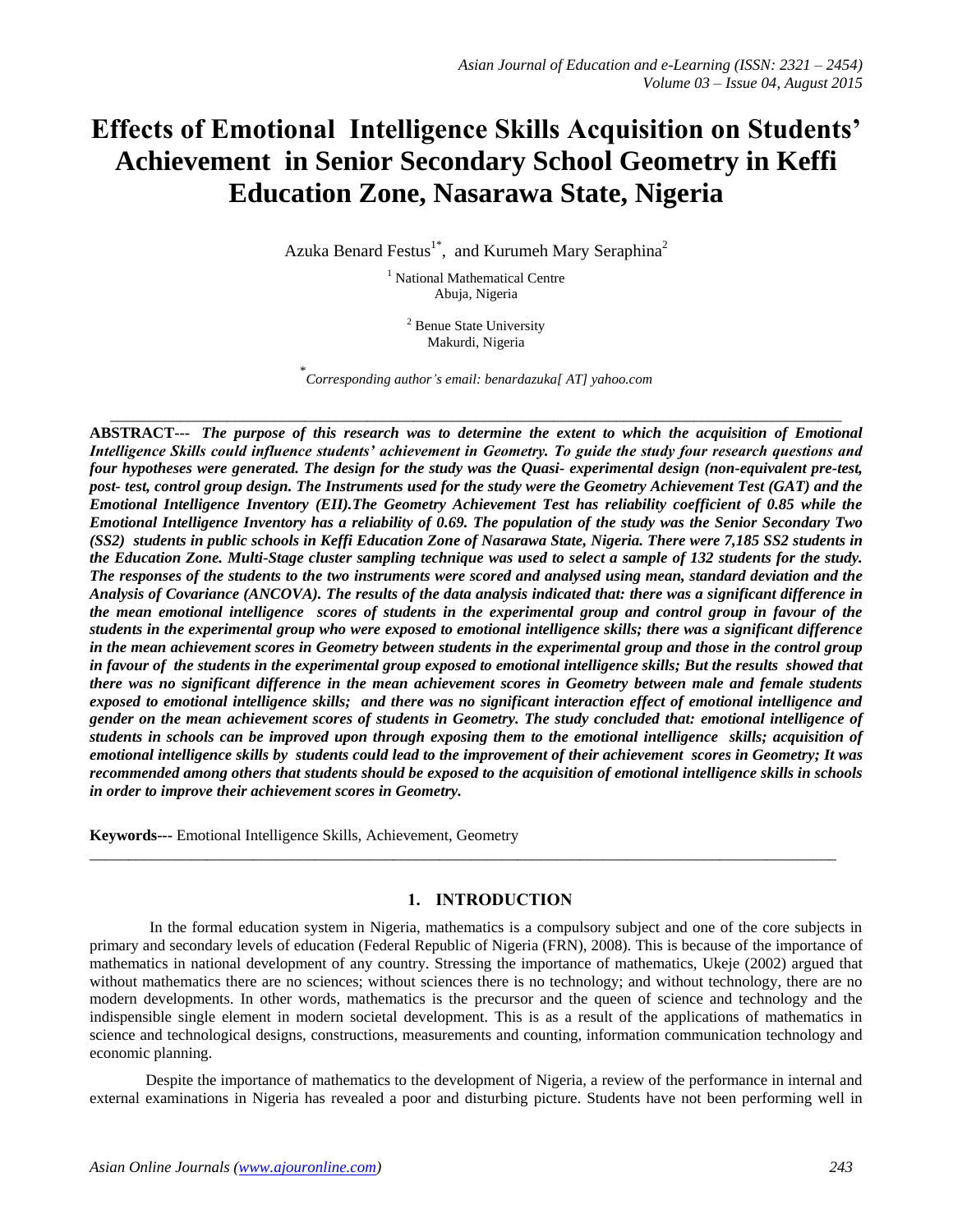Mathematics in most examinations. For instance, the percentage of students with Credit and above pass in West African Senior School Certificate Examination (WASSCE) Mathematics in Nigeria ranged from 34.41% in 2002 to 48.8% in 2012 (West African Examination Council (WAEC), 2012a, 2012b). In 2013 and 2014, the percentage of candidates with five credits or more including mathematics and English language in Nigeria were 36.57% and 31.28% respectively (WAEC, 2013, 2014). Also, the National Examination Council (NECO) results showed that the percentage of students with at least credit passes in Nigeria in 2011, 2012, 2013 and 2014 were 25%, 50.4%, 65.50% and 69.49% respectively (NECO, 2012, 2013, 2014) This showed a steady increase in the performance of the students. It has been asserted that academic failure is not only frustrating to the students and the parents, its effects are equally grave on the society in terms of dearth of manpower in all spheres of the economy and polity (Aremu, 2000; Morakinyo, 2003).

Some researchers have indicated that one of the aspects of mathematics that students find difficult in examinations is the Circle Geometry in the Senior Secondary two (SS2) curriculum. For instance, Awotunde and Bot (2003) stated that Geometry, though, an important part of school mathematics that has everyday application in the life of the child especially in construction, technology and spatial relationships is least understood by students thereby contributing to their low achievement in the subject. Also, the WAEC chief Examiners' Reports in Nigeria indicated that segments of circles and other circle properties are part of the areas where candidates have weaknesses. Besides, many students haphazardly attempted geometry questions or avoided them completely especially those of the essay items and problem solving type (WAEC, 2002; WAEC, 2007). Also, recent research result indicate that teachers in Nigeria perceive Plane and Circle Geometry topics as being difficult(Azuka, Durojaiye, Jakeyinfa, & Okwuoza, 2013).

Generally, the learning process may be affected by many factors including socio-economic background of the learner, student's personality, teacher personality, peer influence, process variables, lack of confidence by students, school resources, and the out-put of the school previously attended by students (Edun & Akanji, 2008; Gardner, 2010). Other factors are the effect of student's interest and attitude, gender and school authority and teachers' attitude to work (Azuka, 2002; Singh, Granville & Dikka, 2002; Obodo, 2005). In addition to these factors affecting academic achievement, the search light is now being focused on the emotional stability of the learner and how much emotional state of the mind can be managed. For instance, for students to achieve high academic standards, it requires hard work, dedication, sacrifice, selfdiscipline, motivation, positive attitude and cordial relationship between students and teachers in the school system (Goleman, 1995; Venessa, 2013). Many Researchers have attributed the problem of poor academic achievement of students to low level of Emotional Intelligence (EI) among Students and have posited that it should be included in the school curriculum (Ledoux, 2002; Oyinloye, 2005; Nelson & Low, 2005; Nasir & Masur, 2010; Fayombo, 2012). In other words, the emotional and cognitive development of a learner are necessary to build high-achieving, productive and positive attitude students. Thus, apart from the Intelligence Quotient (IQ) of students, the emotional intelligence of the students has to be considered in the equation of factors that determine the academic achievement of students.

Emotional intelligence is defined as the ability to monitor one's feelings and that of others, to discriminate among them and to use this information to guide one's actions and thinking (Salovey & Mayer, 1990). Segal (2008) pointed out that emotional intelligence consists of the following four fundamental capabilities: (a) Self-awareness- the ability to be conscious of one's emotions and recognize the impact while using gut feelings to guide decisions; (b) Self-managementthe ability to control one's emotions and behaviour and adapt to changing circumstances. This involves self-control, trustworthiness, conscientiousness, adaptability, achievement drive and initiative; (c) Social-awareness- the ability to sense, understand and react to the emotions of others and feel comfortable socially; and (d) Relationship Management- the ability to inspire, influence and connect to others while managing relationship.

Emotional intelligence was made popular by Goleman (1995) who refers to it as the ability to sense, understand, value and effectively apply the power and acumen of emotions as a source of human energy, information, trust, creativity and influence. According to Goleman, Intelligence Quotient(IQ) is no more the only measure of success; emotional intelligence, social intelligence, and luck also play a big role in a person's success. According to Caruso, Mayer and Salovey (2002) emotional intelligence skills and knowledge can be developed and learned and it matters most in times of change in the social and psychological environment of any human being. Some researchers and educators have addressed the roles of schools in developing emotional intelligence of students. Goleman (1995) emphasized that schools are the one place that communities can turn to for children's deficiencies in emotional and social competences.

Education is a process that involves more than just learning fact and academic skills; it also involves fostering and building relationships with teachers and peers. It requires having impulse to make good decisions regarding behavior. It requires stress management techniques to effectively cope with the academic and emotional demands placed on the student. All these skills are components of emotional intelligence (Vanessa, 2013). It has been asserted that, the way to the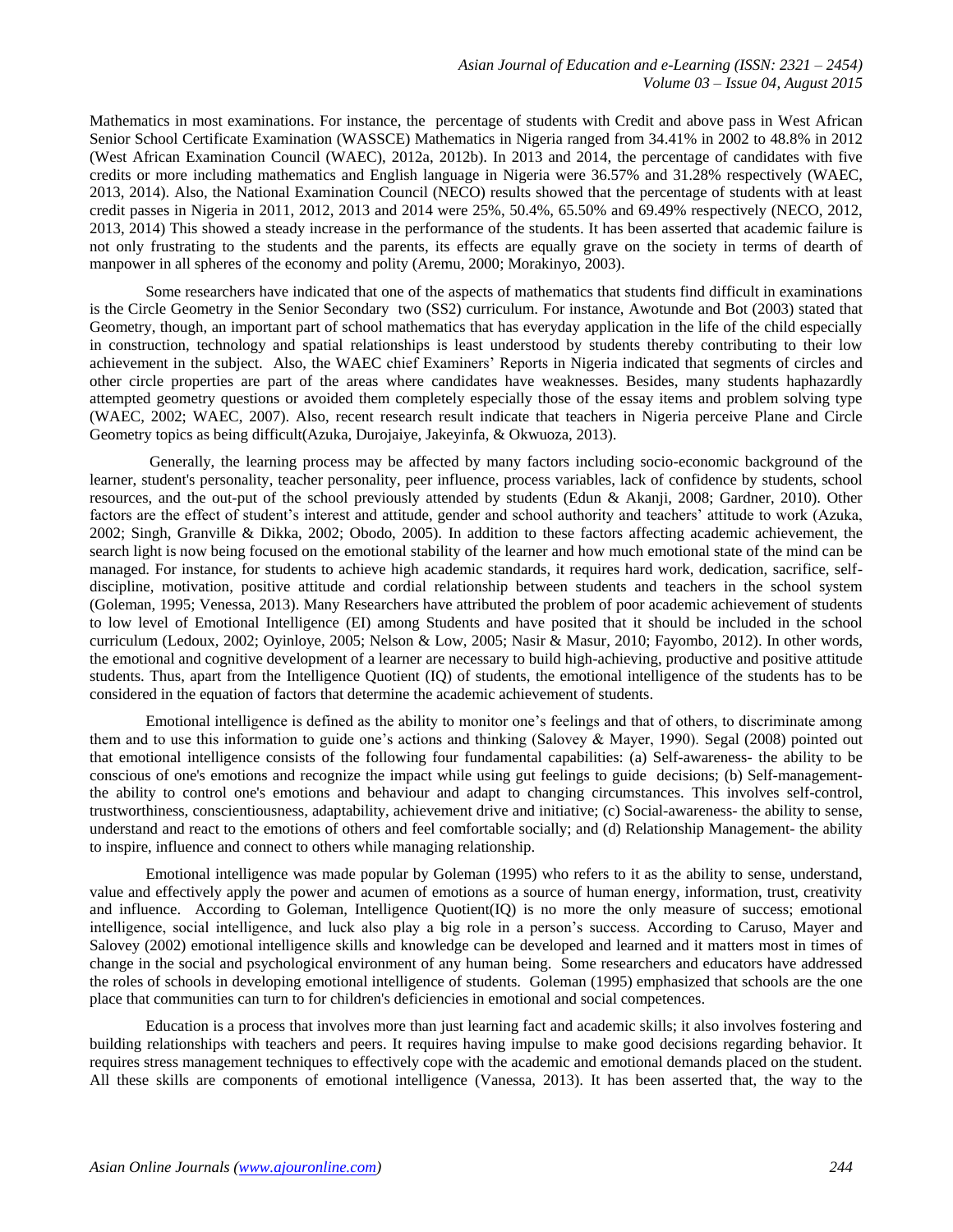mathematical brain of a learner is through the heart. The key to opening this heart are the emotional intelligence skills. Boys and girls have different keys (Erasmus, 2013).

Many empirical studies have been carried out on the relationship between emotional intelligence and academic achievement of learners. Vanessa (2013) studied the relationship between emotional intelligence and middle school students with learning disabilities (SLD). The purpose of the study was to examine the relationship of emotional intelligence on Learning Disabled (LD) students in regards to the academic success and frequency of problem behaviours. For the purpose of the study students with LD were defined as having a fifteen point discrepancy between the achievement and full scale Intelligence Quotient (IQ) score in any of the eight areas: mathematical problem solving, or mathematical calculating, written expression, listening comprehension. Also, of interest was if gender, absenteeism, day tardy, or disciplinary demerits had any relationship with Emotional Intelligence (EI) scores. Emotional intelligence(EI) was measured using the Bar-on Emotional Quotient inventory: Youth Version(Bar-on EQ-i: YV).The results of the Baron EQi:YV was then compared to various measures of academic success. Results showed that students who scored Average to Above Average on a measure of emotional intelligence scored significantly higher in academic achievement. The student's level of Emotional Intelligence (EI) demonstrated several relationships with academic success. Students who met with academic success reported better stress management techniques, and students who were never tardy to school reported better interpersonal skills, and increased mood. Students who earned zero or more disciplinary demerits reported better mood than the peers who had more disciplinary demerits. Females did not demonstrate a higher level of EI and there proved to be no relationship with types of Students Learning Disabilities (SLD) and EI.

Many other researchers have indicated that emotional intelligence is positively related to academic achievement of students (Lam & Kirby, 2002; Farooq, 2003; Petrides, Frederickson & Furham ,2004; Bastain, Burns & Nettelbeck, 2005; Reyes, Bracket, Rivers, White & Salovey, 2012; Fayombo, 2012; Oyesoji, Adeyinka & Adedeji, 2013). Azuka (2010) found out that emotional intelligence is positively related to students' achievement in mathematics. Erasmus (2013) studied the relationship between emotional intelligence, Study Orientation in Mathematics (SOM) and mathematics achievement of middle adolescent boys and girls. The researchers found out that the combination of EI facets and SOM dimensions were potential predictors of mathematics achievement but it differed for boys and girls. Ajani and Popoola (2013) studied the effect of emotional intelligence, mathematics teaching anxiety and self-concept on pre service teachers' achievement in mathematics. Emotional intelligence has been found to be positively related to mathematics achievement of Senior Secondary School Students. For data collected Multiple Regression Analyses of Variance was used to test for joint and relative significant effects and a correlation matrix showing relationship among the variables. The correlation coefficient was tested at 0.05 level of significance. The result revealed that all the variables made a joint contribution of 10.9% variation in the prediction of pre teachers' achievement in mathematics. Self- concept made the highest ( $\beta = 0.217$ ; t = 3.791; P < 0.05) followed by Mathematics Teaching Anxiety with  $(β = 0.186; t = 3.410; P < 0.05)$  and Emotional Intelligence  $(β = 0.127; t = 2.231; P < 0.05)$ . All the independent variables were potential predictors of pre service teachers' achievement in mathematics.

Vicki, Pamela, Sian,Yvon and Lynne (2012) investigated the role of gender and emotional intelligence in mathematics literacy. The result of the study indicated that there were some significant correlations between attitudes towards mathematics and EI for the males. For the females, the test scores were positively and significantly correlated with EI proficiency. But the females had more positive and significant correlation than the males suggesting that females possessing higher levels of EI demonstrated greater mathematical proficiency. Besides, some Researchers have found out that Emotional Intelligence instruction has positive effects on the academic achievement of students (Jaegar ,2003; Marc & Nicole, 2006; Yomi, 2007; Adeoye, 2010; Nwadinigwe & Azuka-Obieke, 2012; Azimifer, 2013).

#### **2. STATEMENT OF THE PROBLEM**

In Nigeria, the school curricula have mainly been directed at the cognitive development of students. This is because Intelligence Quotient (IQ) was seen as the major measure to determine the academic achievement of students. It is now being suggested by some researchers and theorists that Emotional Intelligence (EI) is the missing link that could enable students attain higher academic achievement in all school subjects including mathematics. However, very few experimental studies have related the acquisition of emotional intelligence skills to students' achievement in mathematics. Therefore, the problem of this study is to determine the effects of the acquisition of EI skills on the achievement in Geometry among senior secondary school students?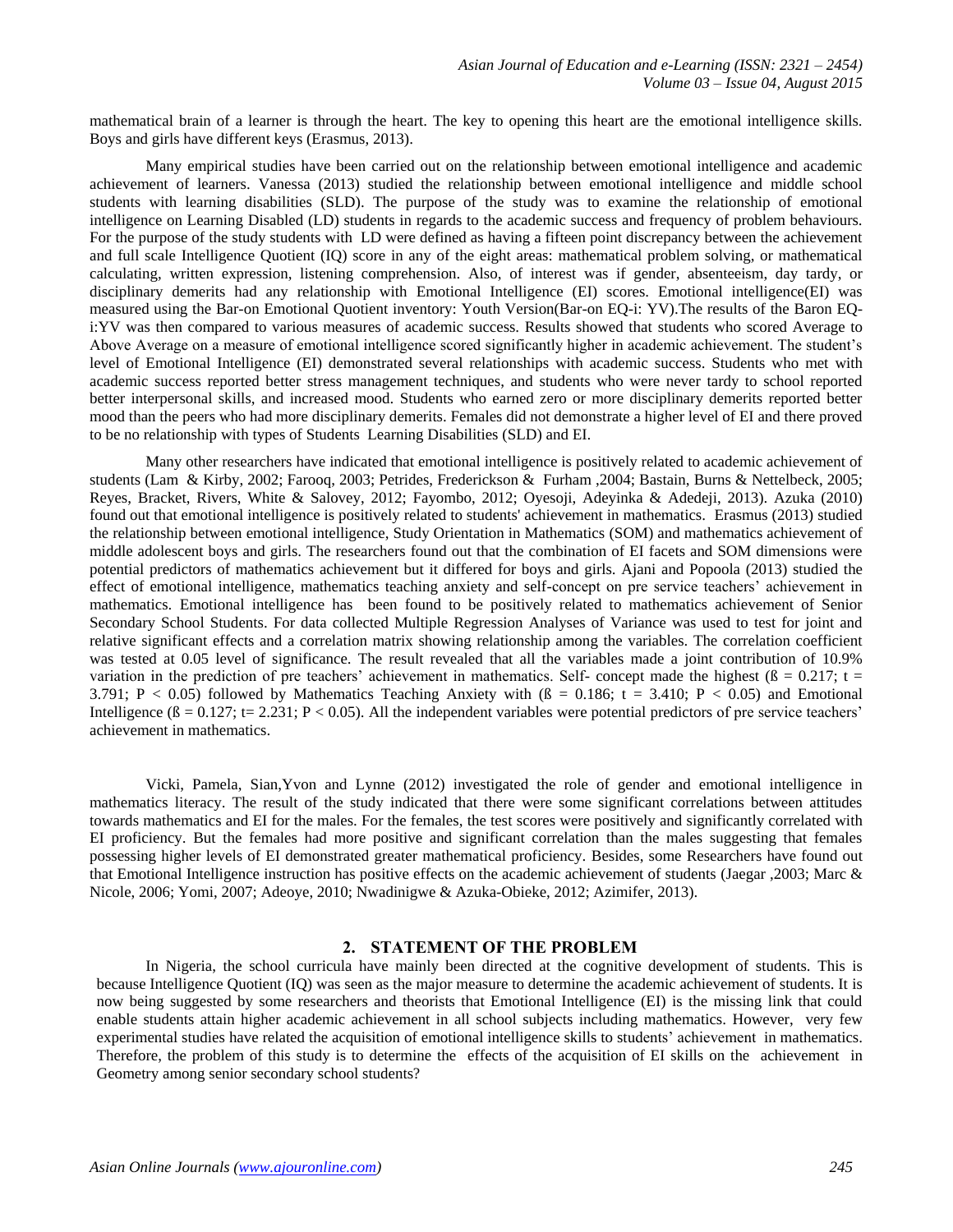# **3. PURPOSE OF THE STUDY**

The purpose of this study was to determine to what extent acquisition of Emotional intelligence skills could influence students' academic achievement in Geometry. Specifically, the objectives of the study are to:

- (i) investigate the effect of the acquisition of emotional intelligence skills on students' Emotional Intelligence scores
- (ii) determine the effect of the acquisition of emotional intelligence skills on students' achievement scores in Geometry.
- (iii) examine the effect of the acquisition of emotional intelligence skills on male and female students' achievement scores in Geometry.
- (iv) determine the interaction effect of the acquisition of EI skills and gender on students' achievement scores in Geometry.

## **4. RESEARCH QUESTIONS**

To guide the study, the following research questions were formulated:

- $RQ<sub>1</sub>$  What is the difference in the mean Emotional Intelligence scores of students who are exposed to emotional intelligence skills and those who are not?
- $RQ<sub>2</sub>$  What is the difference in the mean achievement scores in Geometry of students who are exposed to emotional intelligence skills and those who are not?
- $RO<sub>3</sub>$  What is the difference in the mean achievement scores in Geometry of males and females who are exposed to emotional intelligence skills?
- $RQ_4$  What is the interaction effect of emotional intelligence skills and gender on the mean achievement score of students in Geometry?

#### **5. STATEMENT OF THE HYPOTHESES**

The following null hypotheses were formulated and tested at  $P < 0.05$ :

- Ho<sub>1</sub>. There is no significant difference in the mean Emotional Intelligence scores of students exposed to EI skills and those who are not exposed.
- $H_{11}$ : There is a significant difference in the mean Emotional Intelligence scores of students exposed to EI skills and those who are not exposed.
- Ho2: There is no significant difference in the mean achievement scores in Geometry of students exposed to EI skills and those who are not exposed.
- $H_{12}$ : There is a significant difference in the mean achievement scores in Geometry of students exposed to EI skills and those who are not exposed.
- Ho3: There is no significant difference in the mean achievement scores in Geometry of male and female students exposed to EI skills.
- H13: There is a significant difference in the mean achievement scores in Geometry of male and female students exposed to EI skills.
- Ho4: There is no significant interaction effect of EI skills and gender on the mean achievement scores of students in Geometry.
- $H<sub>14</sub>$ : There is a significant interaction effect of EI skills and gender on the mean achievement scores of students in Geometry.

## **6. METHODOLOGY**

#### **6.1 Research Design**

The Quasi-experimental design (non- equivalent pre-test, post-test, control group design) was used for the study. This design is relevant to this study as the researcher cannot control or manipulate all the relevant variables especially the class system of the students in the school situation. For instance, the researcher could not disorganize the students who are already put in classes by the school.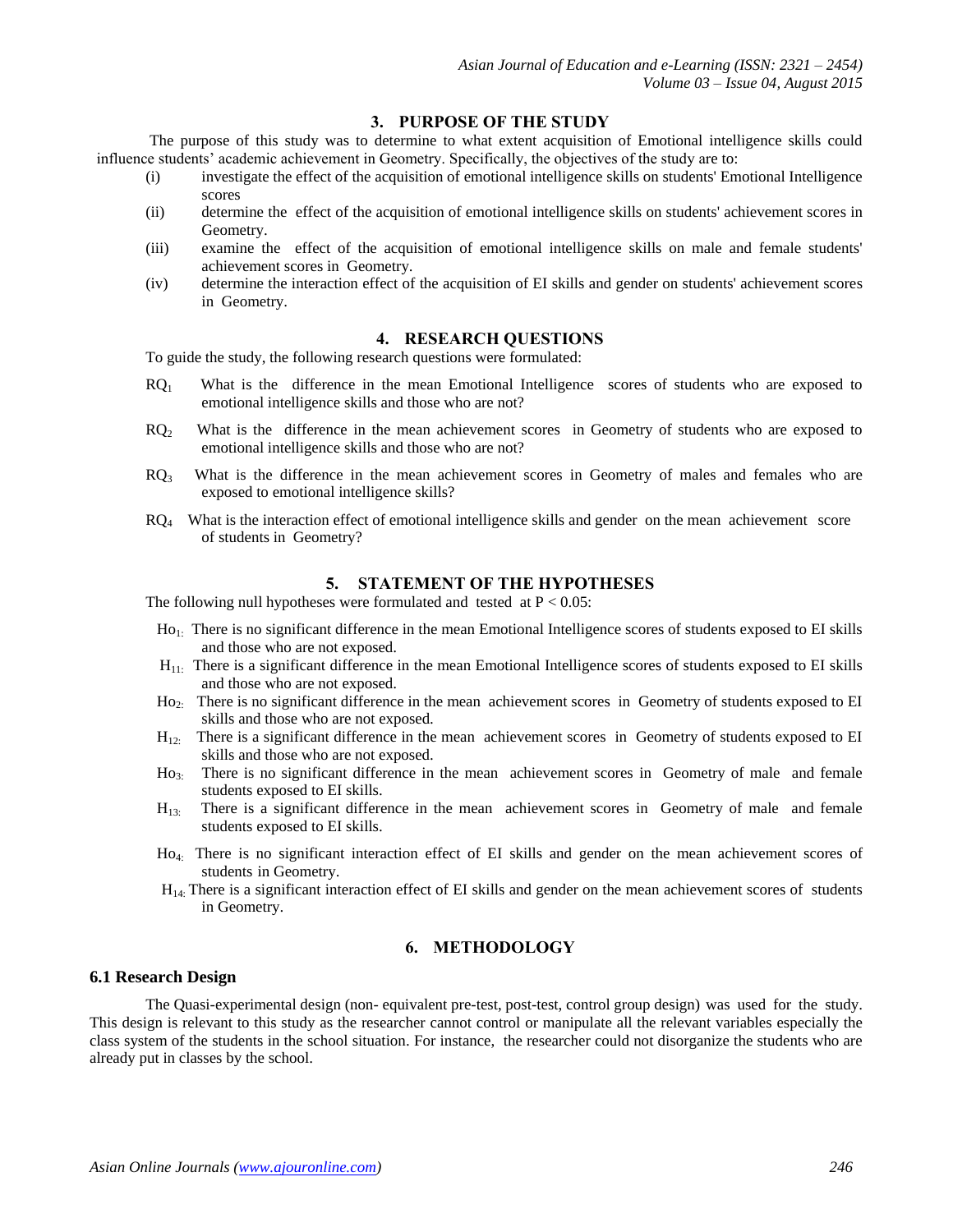#### **6.2 Population and Sampling Techniques**

The target population for the study comprised all the Senior Secondary two (SS2) students in public Secondary Schools in Keffi Education Zone of Nasarawa State of Nigeria. One hundred and thirty two (132) SS2 students from two intact classes were sampled from two public Secondary Schools in Keffi Education Zone using the multi-stage cluster sampling technique.

#### **6.3 Instrumentation**

Two instruments were used for the study. They include: Geometry Achievement Test (GAT) and Emotional Intelligence Inventory(EII). The academic achievement of SS2 students in Geometry was measured using a Geometry Achievement Test developed by the Researcher for the study. The Geometry Achievement Test (GAT) had items in the Plane and Circle Geometry topics in the National Mathematics Curriculum for Senior Secondary Two students in Nigeria published by the Nigerian Educational Research and Development Council (NERDC) and in the Scheme of Work for SS2 in Nasarawa State. There were 30 questions. The GAT for the study was subjected to face and content validation. The face validation was done by experts in mathematics education using a rating scale to obtain a rational or consensus validity of 87.3%. To further validate the items in the GAT, a table of specification was made to ensure the content validity of the items. The reliability of GAT was 0.85 obtained using split-half method and Spearman-Brown's formula .

The instrument for the measurement of the Emotional intelligence of students was adapted from the Emotional Intelligence Inventory (EII) developed by Farn-Shing, Ying-Ming, Ching-Yuan and Chia- An(2007) and consisted of 35 items covering all the major domains of emotional intelligence skills. Mathematics Educators were used to clarify and revise the wordings of each item to ensure its cultural fairness in Nigeria. The EII for the study were subjected to face and construct validation using the contrasted form of convergent validity. The reliability of EII was 0.69. The validation was to ensure that the instruments measured what they were designed to measure and be able to discriminate the students according to their abilities in the variables being measured.

#### **6.5 Research Procedure**

The treatment tools for the experiment were the Emotional Intelligence Treatment Package (EITPA) and the Geometric Activity Based Teaching Package (GABTPA). The Emotional Intelligence Training Package was adapted from Adeoye (2010). The EITPA covered all the major aspects of emotional intelligence skills. These include: Self–awareness; Self– Management; Social-awareness; Relationship Management; and Motivation. There were two groups of students for the experiment made up of the experimental group and the control group. The experimental group (E) received the treatment of the acquisition of emotional intelligence skills  $(X)$  as an advanced organizer for six weeks and was taught mathematics topics by the regular class mathematics teacher who was a Research Assistant using the Geometric Activity Based Teaching Package (GABTPA) for two weeks. The control group (C) received no treatment of acquisition of emotional intelligence skills but was taught by the class mathematics teacher who was a Research Assistant using the Geometric Activity Based Teaching Package (GABTPA). The lesson plans for the teaching of the Geometry topics were prepared by the Researcher for uniformity in the presentations of the lessons in the Experimental and Control groups classes. All the two groups were administered Pre-test and Post-test of the Geometry Achievement Test (GAT). The treatment and administration of instruments lasted for eight weeks.

#### **6.6 Data Analysis**

The research questions were answered using descriptive statistics of mean and standard deviation. With the pre-test and post test scores, Analysis of Covariance (ANCOVA) was employed to analyze the data and test each of the hypotheses. The hypotheses were tested at  $\alpha = 0.05$  level of significance or 0.95 level of confidence. SPSS package version 21 was employed in the data analysis

#### **7. RESULTS**

## **7.1 Research Question 1 (RQ1):**

What is the difference in the mean Emotional Intelligence scores of students who are exposed to Emotional intelligence skills and those who are not?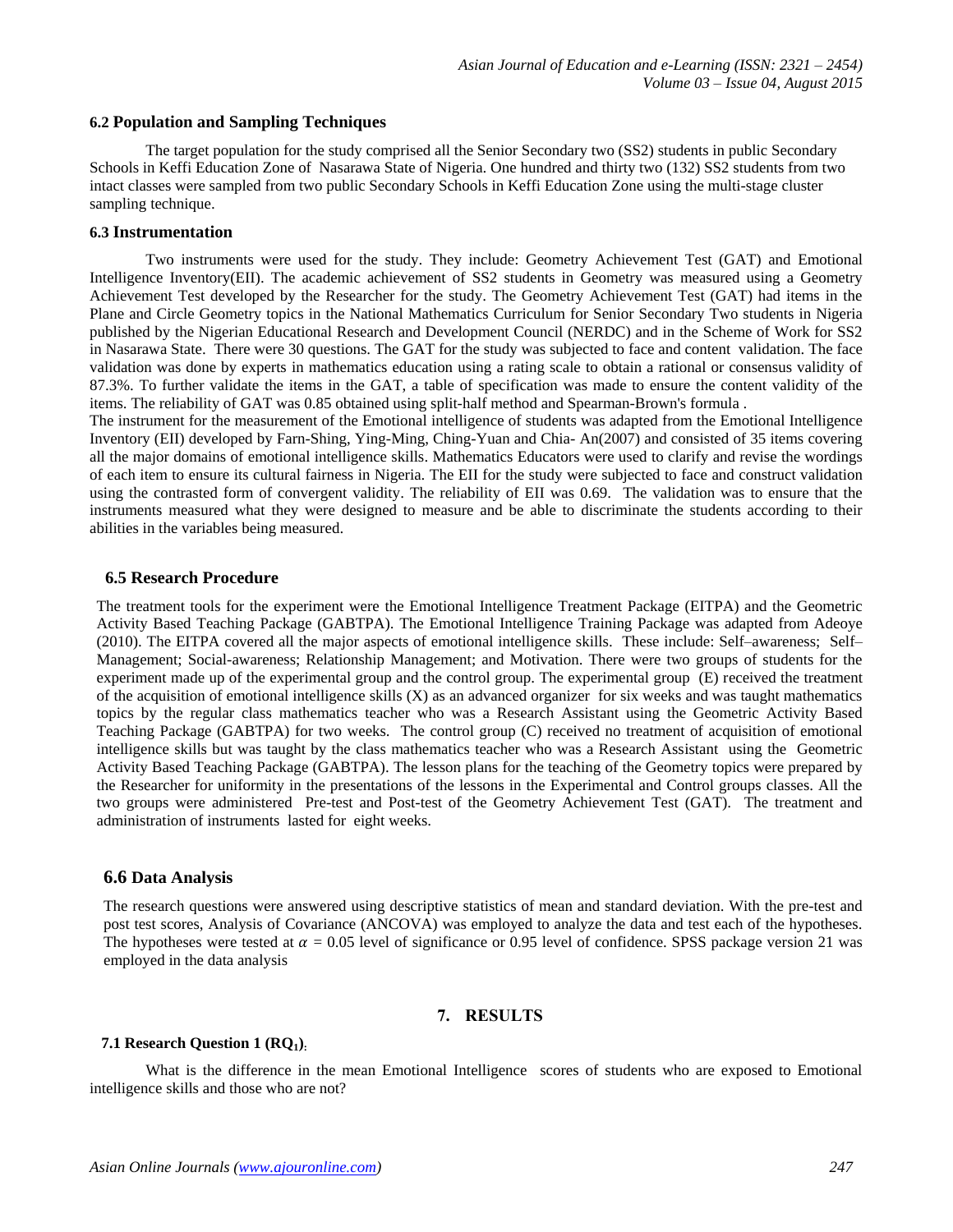| Variable     |    | Pre-EII test |           |        | Post EII test | Maximum<br>Score | Mean<br>Difference |
|--------------|----|--------------|-----------|--------|---------------|------------------|--------------------|
| Group        | N  | Mean         | <b>SD</b> | Mean   | SD.           |                  |                    |
| Control      | 69 | 115.28       | 15.92     | 120.74 | 15.24         | 175              | 5.46               |
| Experimental | 63 | 112.34       | 15.68     | 132.11 | 19.79         | 175              | 19.77              |

## **Table 1: Pre- Test Mean, Post- Test Mean and Standard Deviations of Emotional Intelligence Inventory Scores of Experimental and Control Groups.**

Table1 shows that the post-test mean emotional intelligence scores for both groups indicated that both groups improved on their mean emotional intelligence scores after the treatment. However, the difference between the pre-test and the post-test mean emotional intelligence scores of students in the control and experimental group were 5.46 and 19.77 respectively. This implies that the students that were exposed to emotional intelligence skills had more improvement on the emotional intelligence than their counterparts who were not exposed to the emotional intelligence skills

## **7.2 Null Hypothesis H01 :**

There is no significant difference in the mean Emotional Intelligence scores of students exposed to EI skills and those who are not exposed.

## **Table 2: Results of One Way Analysis of Covariance of Scores for the Experimental and Control Groups in Emotional Intelligence Inventory**

| Source             | Type<br>Sum<br>Squares | Ш<br>of | Df      | Mean<br>Square | $\mathbf{F}$ | Sig. |
|--------------------|------------------------|---------|---------|----------------|--------------|------|
| Corrected<br>Model | 14001.24 <sup>a</sup>  |         | 2       | 7000.62        | 29.73        | 0.00 |
| Intercept          | 7028.93                |         | 1       | 7028.93        | 29.84        | 0.00 |
| Pre                | 9742.44                |         | 1       | 9742.44        | 41.36        | 0.00 |
| Group              | 5604.81                |         | 1       | 5604.81        | 23.79        | 0.00 |
| Error              | 30383.09               |         | 12<br>9 | 235.53         |              |      |
| Total              | 2145564.00             |         | 13<br>2 |                |              |      |
| Corrected<br>Total | 44384.33               |         | 13<br>1 |                |              |      |

a. R squared =  $0.32$  (Adjusted R Squared =  $0.31$ 

b. Computed using alpha  $= 0.05$ 

From Table 2, the significant of F-value (p-value) is 0.000. Since the p- value of .00 is less than 0.05, therefore the null hypothesis is rejected. This implies that there is a significant difference in the mean emotional intelligence scores between students exposed to emotional intelligence skills and those not exposed to emotional intelligence skills. Thus, the students exposed to emotional intelligence skills significantly improved their emotional intelligence more than students who were not exposed to emotional intelligence skills. The adjusted R squared is 0.31. This suggests that 31% of the variance in the mean emotional intelligence scores of the students can be explained by the emotional intelligence treatment.

# **7.3 Research Question 2 (RQ2)**:

What is the difference in the mean achievement scores in Geometry of students who are exposed to emotional intelligence skills and those who are not?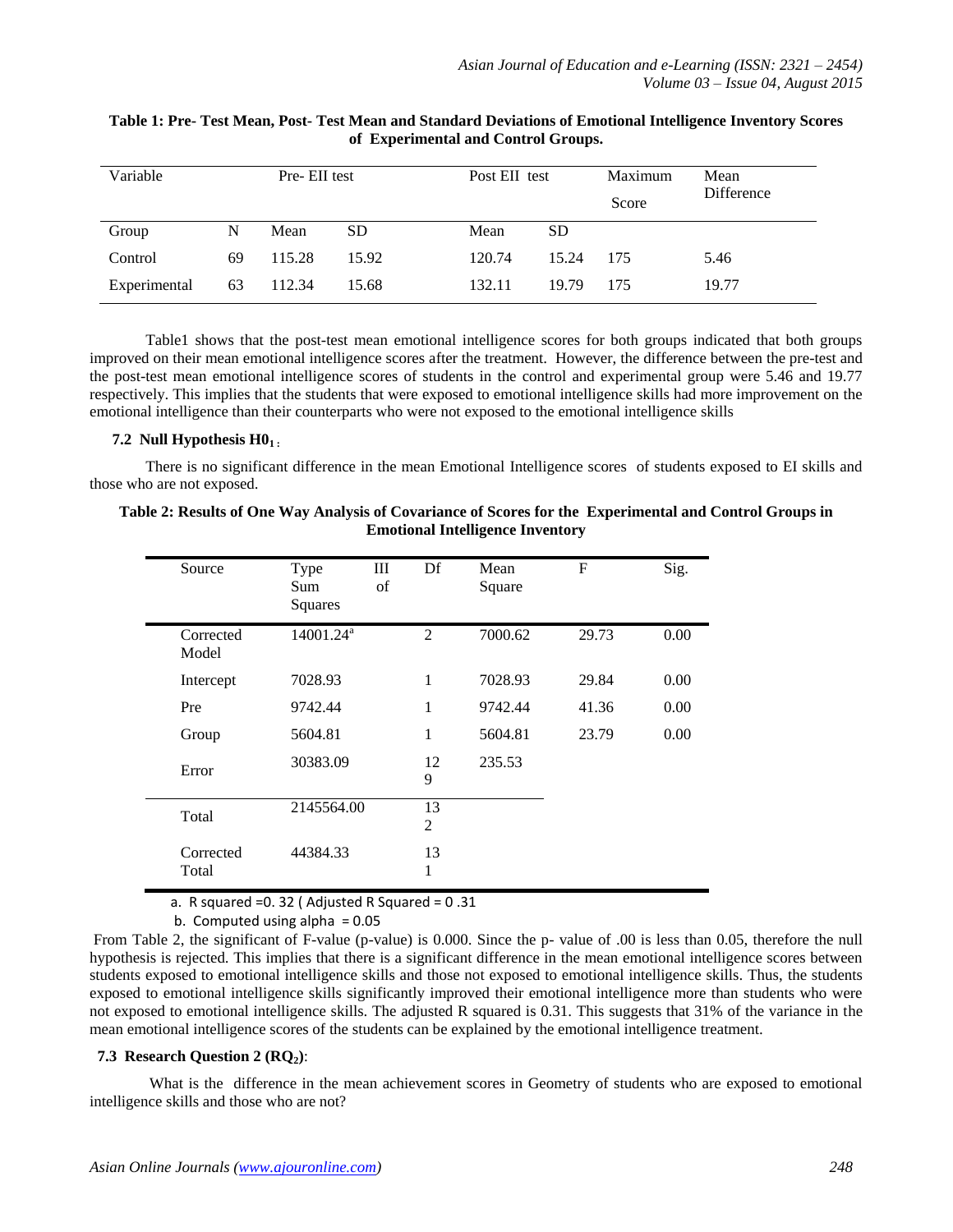| Variable     | Pre GAT |      | Post GAT  |       | Maximum<br>Score | Mean Difference |      |
|--------------|---------|------|-----------|-------|------------------|-----------------|------|
| Group        | N       | Mean | <b>SD</b> | Mean  | SD               |                 |      |
| Control      | 69      | 7.69 | 0.33      | 11.78 | 3.66             | 30              | 4.09 |
| Experimental | 63      | 7.03 | 0.34      | 14.83 | 2.96             | 30              | 7.80 |

# **Table 3: Pre-Test Mean, Post- Test Mean and Standard Deviations of Geometry Achievement Test Scores in Geometry of the Experimental and Control Groups**

Table 3 shows that the post-test mean Geometry Achievement Test scores for both groups indicated that both groups improved on their mean GAT scores after the treatment. However, the difference between the pre-test and the posttest mean GAT scores of students in the control and experimental group were 4.09 and 7.80 respectively. This implies that the students that were exposed to emotional intelligence skills had more improvement on their Geometry achievement scores in plane and circle geometry than their counterparts who were not exposed.

## **7.4 Null Hypothesis H02** :

There is no significant difference in the mean achievement scores in Geometry of students exposed to emotional intelligence skills and those who are not exposed.

| Source          | III Sum of Df<br>Type<br>Squares |     | Mean Square | F      | Sig. |
|-----------------|----------------------------------|-----|-------------|--------|------|
| Corrected Model | $669.68^{\text{a}}$              | 2   | 334.84      | 39.56  | 0.00 |
| Intercept       | 1210.38                          | 1   | 1210.38     | 142.98 | 0.00 |
| Pre             | 364.78                           | 1   | 364.78      | 43.09  | 0.00 |
| Group           | 386.32                           | 1   | 386.32      | 45.64  | 0.00 |
| Error           | 1092.04                          | 129 | 8.47        |        |      |
| Total           | 24883.00                         | 132 |             |        |      |
| Corrected Total | 1761.72                          | 131 |             |        |      |

**Table 4: Results of One Way Analysis of Covariance of Mean Geometry Achievement Test Scores for the Experimental and Control Groups.**

a. R squared =  $0.38$  (Adjusted R Squared =  $0.37$ )

b. Computed using alpha =.05

From Table 4, the significant of F-value (p-value) is 0.00. Since the p-value of 0.00 is less than 0.05, then the null hypothesis is rejected. This implies that there is a significant difference in the mean GAT scores between students exposed to emotional intelligence skills and those not exposed to emotional intelligence skills. Thus, the students exposed to emotional intelligence skills significantly improved their Geometry achievement test scores in Plane and Circle Geometry more than students who were not exposed to emotional intelligence skills. The adjusted R Squared is  $= 0.37$ . This suggests that 37% of the variance in the mean Achievement Test scores of the students can be explained by the emotional intelligence treatment.

# **7.5 Research Question 3 ( RQ3)**:

Is there any difference in the mean achievement scores in Geometry of male and female students who are exposed to emotional intelligence skills?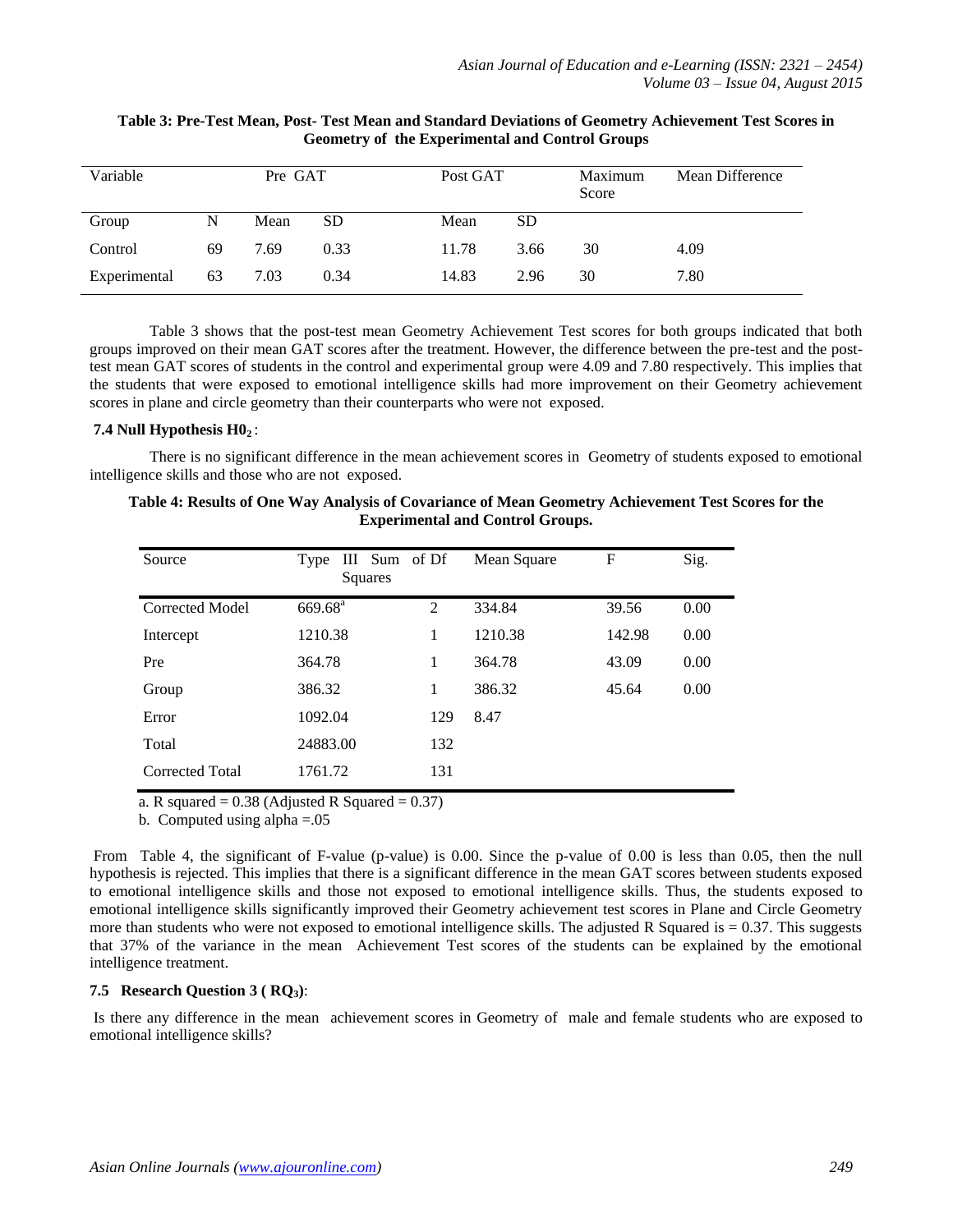| Variable |    | Pre GAT |           | Post GAT |      | Maximum | Mean Difference |
|----------|----|---------|-----------|----------|------|---------|-----------------|
|          |    |         |           |          |      | Score   |                 |
| Gender   | N  | Mean    | <b>SD</b> | Mean     | SD   |         |                 |
| Male     | 32 | 7.13    | 2.84      | 14.63    | 3.32 | 30      | 7.5             |
| Female   | 31 | 6.94    | 2.65      | 15.03    | 2.59 | 30      | 8.09            |

### **Table 5: Pre- Test Mean, Post- Test Mean and Standard Deviations of Geometry Achievement Test Scores in Geometry according to Gender in the Experimental Group**

Table 5 shows that the SS2 male students had Pre-GAT mean score of 7.13 and Post–GAT mean score of 14.63 showing an increase in mean score of 7.5. The SS2 female students had Pre-GAT mean score of 6.94 and Post –GAT mean score of 15.03 showing an increase in mean score of 8.09. This indicates that both male and female students exposed to emotional intelligence skills had improvements in their mean academic achievement scores in Geometry but the females had slightly more gained scores than the males.

#### **7.6 Null Hypothesis H03** :

There is no significant difference in the mean achievement scores in Geometry of male and female students exposed to Emotional intelligence skills.

| Table 6: Results of One Way Analysis of Covariance of Geometry Achievement Test Scores according to Gender |
|------------------------------------------------------------------------------------------------------------|
| in the Experimental Groups in Geometry.                                                                    |

| Source                              | Type III<br>Squares | Sum of Df | Mean Square | F      | Sig. |
|-------------------------------------|---------------------|-----------|-------------|--------|------|
| Corrected Model 211.22 <sup>a</sup> |                     | 2         | 105.61      | 18.98  | 0.00 |
| Intercept                           | 824.74              | 1         | 824.74      | 148.22 | 0.00 |
| <b>PRE</b>                          | 208.61              | 1         | 208.61      | 37.49  | 0.00 |
| <b>GROUP</b>                        | 4.50                | 1         | 4.50        | .81    | 0.37 |
| Error                               | 333.86              | 60        | 5.56        |        |      |
| Total<br>Corrected Total            | 14392.00<br>545.08  | 63<br>62  |             |        |      |

**a.** R Squared =  $0.39$  (Adjusted R Squared =  $0.37$ )

**b.** Computed using alpha 0.05

From Table 6, the significant of F-value (p-value) is 0.37. Since the p-value of 0.37 is greater than 0.05, then the null hypothesis is upheld. This implies that there is no significant difference in the mean GAT scores between SS2 male students and SS2 female students exposed to emotional intelligence skills. Thus, between the SS2 male and SS2 female students exposed to emotional intelligence skills there is no significant difference in their levels of improvement in the Geometry Achievement Test scores in Plane and Circle Geometry. The adjusted R squared is 0.37. This suggests that 37% of the variance in the mean Geometry Achievement Test scores of SS2 male and female students can be explained by the emotional intelligence treatment.

## **7.7 Research Question 4 ( RQ4)**:

What is the interaction effect of emotional intelligence skills and gender on the mean achievement score of students in Geometry?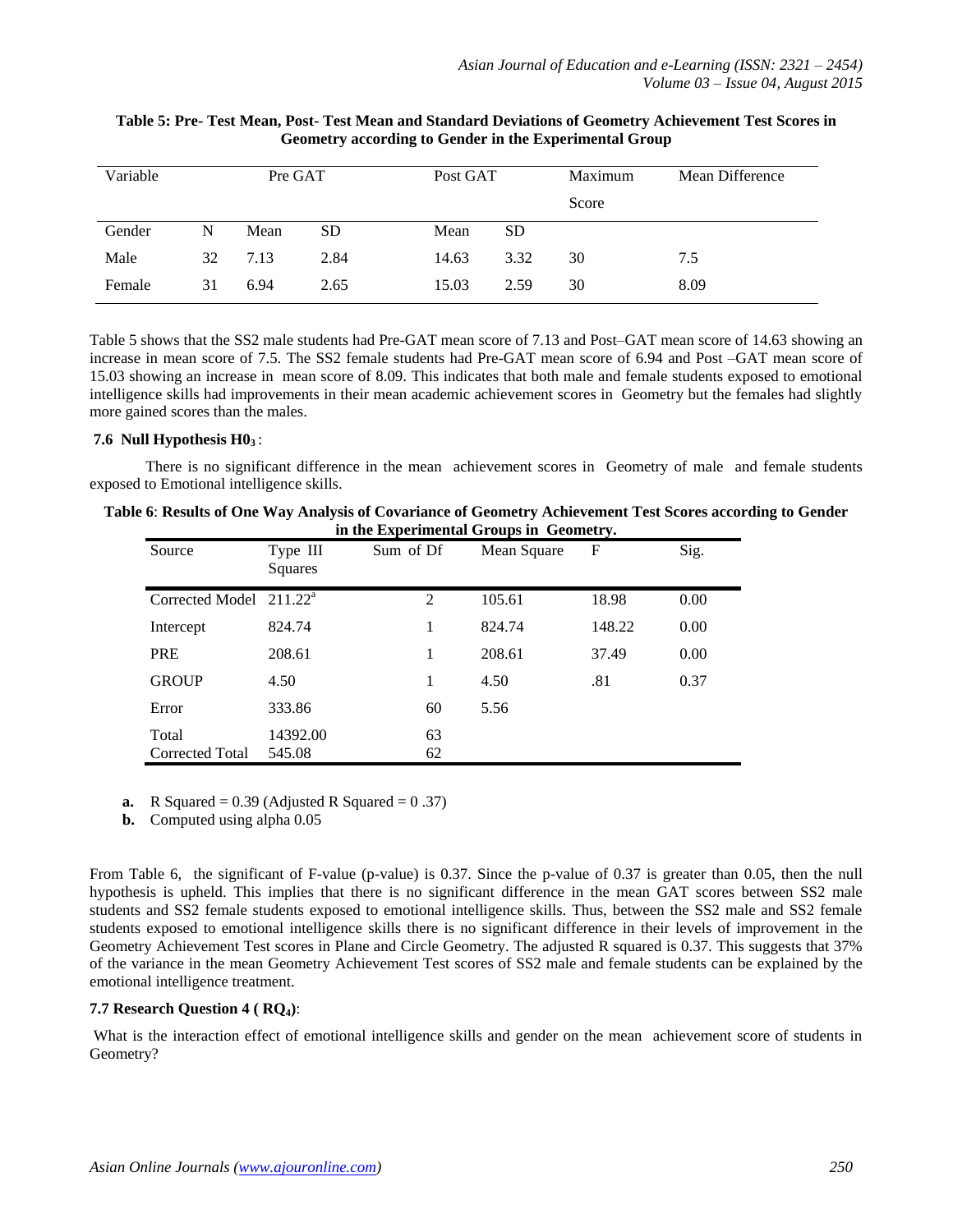| Gender | Group        | Mean  | <b>Std. Deviation</b> | N   |
|--------|--------------|-------|-----------------------|-----|
|        | Control      | 11.72 | 3.82477               | 39  |
| Male   | Experimental | 14.63 | 3.31906               | 32  |
|        | Total        | 13.03 | 3.86550               | 71  |
|        | Control      | 11.87 | 3.50107               | 30  |
| Female | Experimental | 15.03 | 2.58823               | 31  |
|        | Total        | 13.48 | 3.43805               | 61  |
|        | Control      | 11.78 | 3.66168               | 69  |
| Total  | Experimental | 14.83 | 2.96506               | 63  |
|        | Total        | 13.23 | 3.66718               | 132 |

## **Table 7:Descriptive Statistics of the Post GAT Scores by Gender in the Control and Experimental Groups**

From Table 7, the SS2 male students in the experimental group had a higher mean Post-GAT score of 14.63 than the SS2 male students in the control group score of 11.72. Also, the SS2 female students in the experimental group had a higher Post GAT score of 15.03 than the SS2 female students in the control group score of 11.87. Thus, both the SS2 males and females students in the experimental group had improvements in their mean GAT scores above their counterparts in the control group.

#### **7.8 Null Hypothesis Ho4:**

There is no significant interaction effect of EI skills and gender on the mean achievement score of students in Geometry.

| Source                 | Type III<br>Squares | Sum of Df      | Mean Square F |        | Sig. |
|------------------------|---------------------|----------------|---------------|--------|------|
| Corrected Model        | 674.20 <sup>a</sup> | $\overline{4}$ | 168.55        | 19.68  | 0.00 |
| Intercept              | 1206.57             | 1              | 1206.57       | 140.90 | 0.00 |
| Pre                    | 366.31              | 1              | 366.31        | 42.78  | 0.00 |
| Sex                    | 3.27                | 1              | 3.29          | .38    | 0.54 |
| Group                  | 382.63              | 1              | 382.63        | 44.68  | 0.00 |
| Sex * Group            | 1.41                | 1              | 1.41          | .17    | 0.69 |
| Error                  | 1087.52             | 127            | 8.56          |        |      |
| Total                  | 24883.00            | 132            |               |        |      |
| <b>Corrected Total</b> | 1761.72             | 131            |               |        |      |

|                                                                             | Table 8: Results of Two- Way Analysis of Covariance of the Interaction Effects of Emotional Intelligence and |
|-----------------------------------------------------------------------------|--------------------------------------------------------------------------------------------------------------|
| Gender on the GAT Scores of students in the Control and Experimental Groups |                                                                                                              |

a. R Squared =  $0.38$  (Adjusted R Squared = 0.36)

b. Computed using alpha  $= .05$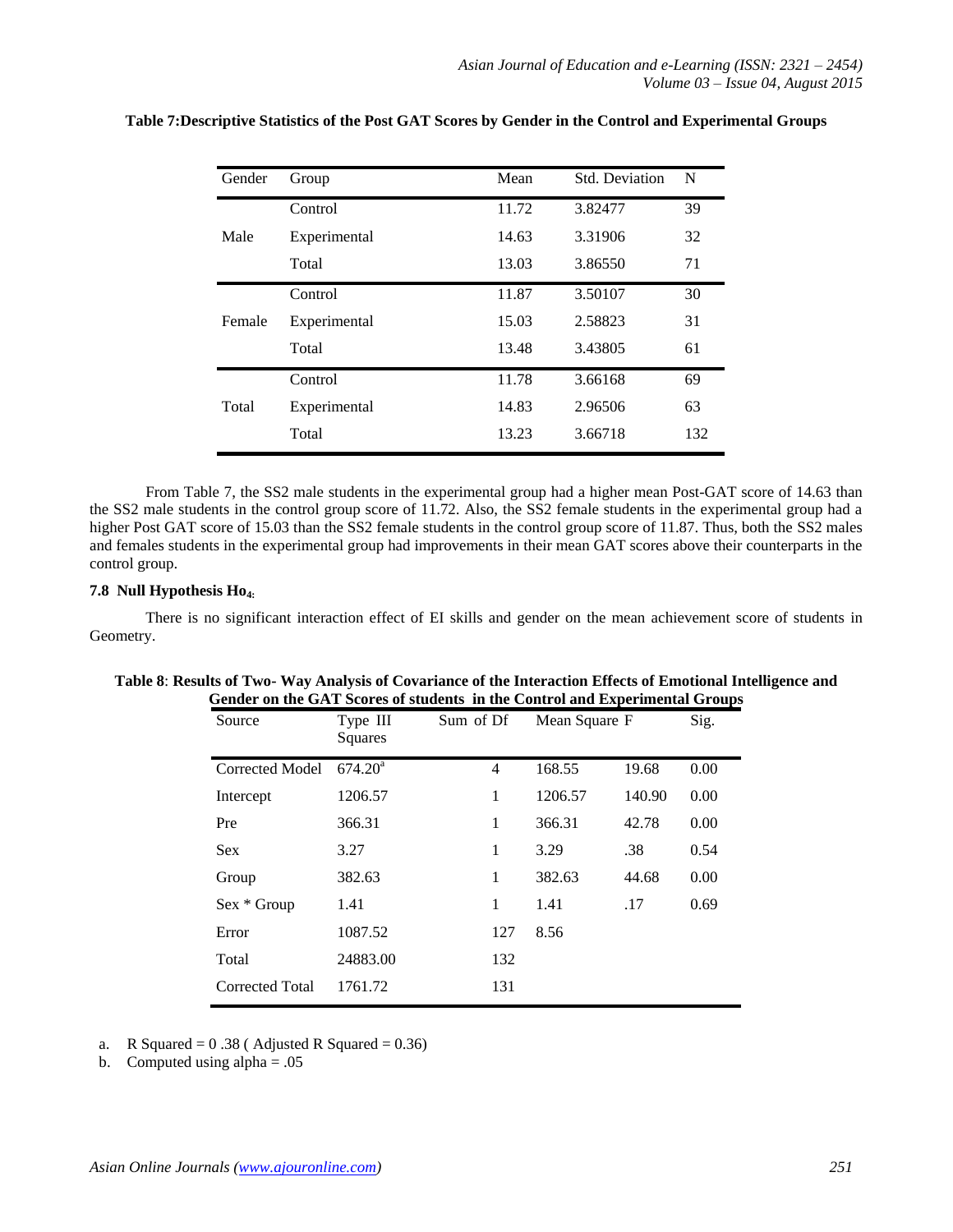From the table, value of the significant of F-value (p-value) is 0.69. Since the p-value of 0.69 is greater than 0.05, then the null hypothesis is upheld. This implies that there is no significant interaction effect of emotional intelligence skills and gender on the mean Geometry Achievement Test score of SS2 students in Plane and Circle Geometry. This interaction effect suggests that males and females do not respond differently to the treatments. Hence, gender does not affect the effect of the treatment on the students. The adjusted R Squared is 0.36. This implies that 36% the variance in the Geometry Scores is attributed to the treatment of the independent variable. Hence, emotional intelligence treatment contributes more than gender on the achievement of the students.

# **8. DISCUSSION OF RESULTS**

The results of the descriptive analysis implied that the students that were exposed to emotional intelligence skills had more improvement on the emotional intelligence scores than their counterparts who were not exposed to the emotional intelligence skills. The ANCOVA results showed that there was a significant difference in the mean emotional intelligence scores of SS2 students exposed to emotional intelligence skills and those not exposed to emotional intelligence skills in favour of students in the experimental group exposed to emotional intelligence skills. Thus, the SS2 students exposed to emotional intelligence skills significantly improved their emotional intelligence scores more than students who were not exposed to emotional intelligence skills. These results are in line with the positions of Goleman (1995) that emotional intelligence competencies are not innate talents, but rather learned capabilities that must be worked on and developed to achieve outstanding performance. It lends support to other researchers who posit that emotional intelligence develops over time and it can be improved upon through training programming and therapy (Mayer & Salovey, 1997; Bar-On, 2006). The acquisition of emotional intelligence skills gives the students the opportunity to understand themselves and others around them. This result also supports the research findings by Malek et al (2011) who reported that there was a significant difference between University students exposed to emotional intelligence skills and those not exposed to emotional intelligence skills on the level of emotional intelligence. This result also supports the research findings by Bellamy, Gore and Sturgis (2012) who reported that emotional intelligence of gifted students exposed to emotional intelligence skills had higher mean scores on emotional intelligence during the post test in comparison to pre-test scores. One research assistant in this study reported that the students were very excited at the therapy and this positively affected their behaviours in the class and even their cooperation with their classmates and teachers.

This result supports many other researchers who indicated that emotional intelligence skills and knowledge can be developed and learned and recommended that it should be part of the curriculum (Farn et al., 2000; Caruso, Mayer & Salovey, 2002; Nelson & Low, 2005; Marc &Nicole, 2006; Rahil et al, 2007, Habibah et al., 2007; Dick, 2012). The result of this present study supports that of Jaeger (2003) on the effects of emotional intelligence instruction on students. He reported that there was a statistically significant increase in emotional quotient inventory scores among students who completed the emotional intelligence curriculum compared with the scores of students in the group that was not given the emotional intelligence curriculum, although scores in both groups improved. Mean Emotional Intelligence Quotient Inventory (EQi) scores in the emotional intelligence curriculum group improved from 101.16 to 111.06 ( $p < 0.01$ ) and the non –emotional intelligence curriculum group from 101.92 to 103.7 ( $p < 0.01$ ). These findings led Jaeger to conclude that emotional intelligence could be taught or learned and is not a fixed parameter.

The result of this study showed that students exposed to emotional intelligence skills had more improvements in their Geometry achievement score than those that were not exposed to emotional intelligence skills. This supports many researchers who had reported that emotional intelligence instruction improves students' academic achievement score in mathematics (Aasen & Thurik, 2000; Yomi, 2009; Grant, 2009; Joseph, Rogers & Kriston, 2011; Nwadinigwe & Azuka-Obieke,2012; Azimifer, 2013). The findings of this study also lend credence to the many research findings that emotional intelligence instruction leads to improvements in any academic school subjects (Mayer & Salovey, 1997; Jaeger, 2003; Marc & Nicole, 2006; Yomi, 2007; Grant, 2009; Adeoye, 2010; Nwadigwe & Azuka- Obieke, 2012). Also, the results of this study support the research reports that emotional intelligence skills are positively related to students' academic achievement in mathematics (Vicki, Pamela, Sian, Yvon & Lynne, 2012; Erasmus, 2013; Ajani & Popoola, 2013; Vanessa, 2013; Oyesoji, Adeyinka & Adedeji, 2013). Also, the result of this study supports the earlier Research Reports that emotional intelligence scores is positively related to academic achievement of students (Faroq, 2003; Frank, Jeft, Cain & Kelly, 2006; Hassan, 2010; Azuka, 2010; Muhammed, Aijaz & Saira, 2011; Fayombo, 2012). However, the results of this study contradicted some researchers who had shown that the relationship between emotional intelligence and academic performance is weak and inconsistent (Newsday & Catano, 2000; O'connor & Little, 2003; Audrey & Eagar, 2007; Natalie, Jackson & Segrest, 2011; Azimifer, 2013). The cause of the contradiction could be due to the methodology employed in their research studies. More studies in this area should be carried out using pure experimental studies.

Some of the possible explanations of these findings are explained below. Education is a process that involves more than just learning of facts and academic skills; it involves fostering and building relationship with teachers and students. It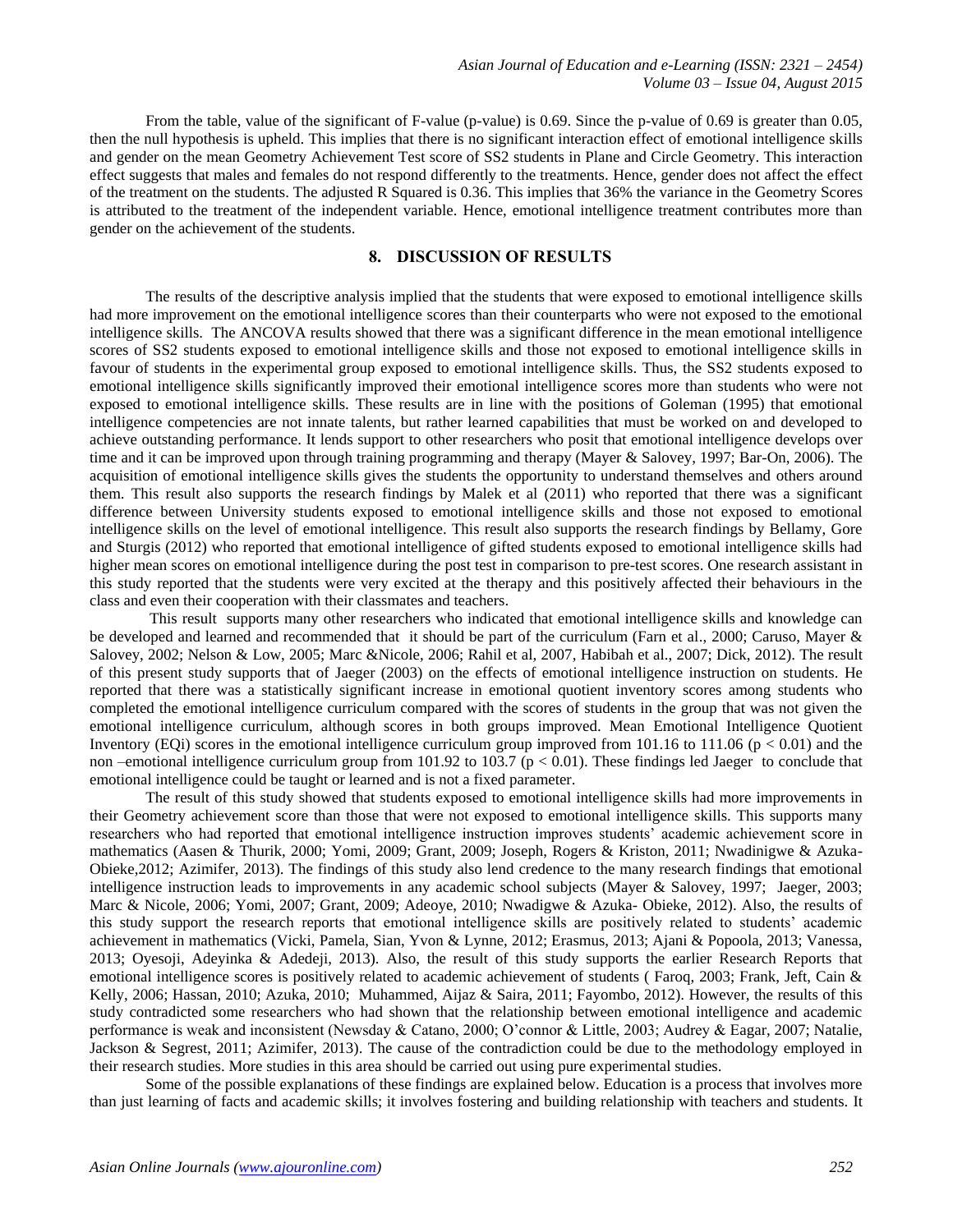requires having impulse to make good decisions regarding behaviour. It requires stress management techniques to effectively cope with the academic and emotional demands placed on the students. All these skills are components of emotional intelligence (Vanessa, 2013). To achieve academic success, students require sacrifice, self- discipline, motivation and cordial relationship between students and teachers. They need good mental health to succeed in their academics (Salami, 2010). Also, students who have high emotional intelligence are happy and motivated to participate in relevant academic activities and develop positive attitudes that lead to success in schools (Duckworth & Seligman, 2005). Apparently, anything that affects the child's emotional state is likely to affect his or her school performance. Anxious, unhappy and angry youngsters do not make ideal students and people who are caught in these states do not take in information efficiently or deal with it well ( Goleman, 1995). Attention and memorization are crucial in learning and influenced by emotional adjustment and therefore regulation of emotional intelligence plays important role in students' academic performance above and beyond their cognitive ability (Abdullahi, Ellias, Mahyudddin & Uli, 2004)

Findings from this research also support the work of Jaeger (2003) who suggested that students who are generally attuned to their emotions as well as the emotions of others can adapt to emotionally driven situations and are more likely to attain higher levels of academic achievement. Findings from this research suggest that students with higher emotional intelligence scores better-manage the demands and pressures of academic life. When students learn specific skills such as self- control, the skills help them to prioritize the time needed for study as opposed to other activities.

Another reason for the outcome of this study among students sampled may be due to the fact that emotional intelligence is very important in life accomplishments which according to Salovey and Mayer (1990) is a form of social intelligence that involves the ability to monitor one's own and others' feelings and that the key skills and qualities needed to be successful came from within rather than from cognitive intelligence (Snarey & Vaillant, 1985). The students who attend to their emotions and are aware of them are likely to think about the causes of their emotions in order to solve them intelligently which may facilitate productive academic activities.

The present findings also lend credence to Nasir and Masrur's (2010) assertion that effective learning takes place when students have an understanding of how to learn and this understanding requires emotional skills as well as their finding that emotional intelligence significantly predicts academic achievement among the students in International Islamic University Islamabad. Generally, emotional intelligence helps one to build up good mood and positive mood can enhance student's motivation to approach learning tasks; whereas negative mood can trigger mood-congruent avoidance motivation (Pekrun, 2009)

. The result of this present study also showed that both the SS2 male and female students had improvements in their Geometry Achievement Test scores and the ANCOVA results showed that there was no significant difference in the Geometry Achievement Test score between the SS2 male students and SS2 female students exposed to emotional intelligence skills. Also, there was no interaction effect of gender and EI on the academic achievement scores of SS2 students in Plane and Circle Geometry. This supports some researchers who found out that there is no significant difference in academic achievement of male students and female students in college mathematics; and the inter-relationship of gender and mathematics has been reported to have no significant influence on gender difference in academic achievement in mathematics (Wit-Rose, 2003; Grassi, 2004; Abubakar & Eze, 2009; Abubakar & Adegboyega, 2012)

#### **9. CONCLUSION AND RECOMMENDATIONS**

In conclusion, the findings from this study reveal that: Emotional intelligence of students in Secondary Schools could be improved upon by exposing them to the emotional intelligence skills; Acquisition of emotional intelligence skills by students leads to improvement in academic achievement of students in Geometry; Acquisition of emotional intelligence skills by students improves the academic achievement of both male and female students in Geometry; Gender is not a factor in designing the emotional intelligence treatment interventions for students

Based on the findings and conclusion from this study, the following recommendations are made: Students should be exposed to the acquisition of emotional intelligence skills in schools in order to improve their academic achievement in mathematics; the study of emotional intelligence should be included in the curriculum of secondary schools. It could be integrated into some school subjects; School personnel including administrators and teachers should be trained on emotional intelligence and how to improve the emotional intelligence of students; Schools authorities should design appropriate strategies such as emotional intelligence literacy activities to enhance the emotional intelligence of students in schools.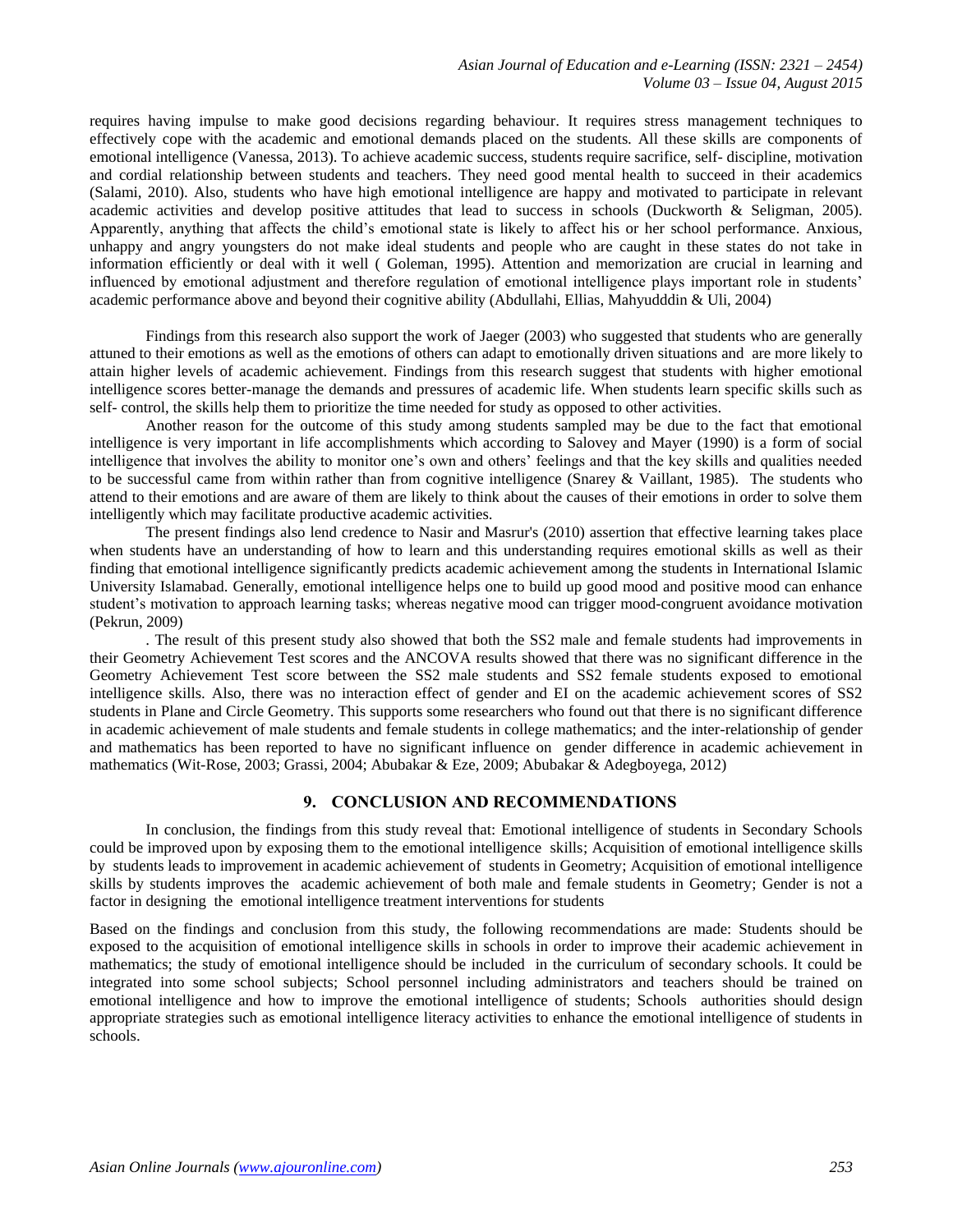# **10. REFERENCES**

- Aasen, P. & Thurik, S.J.(2000). Improving test- taking skills and academic performance in high school students using heartMath® learning enhancement tools. *Collaborative study conducted by the Institute of Heartmath*. Minnesota: Byron Stock and Associates. Retrieved on October 6, 2013 from mathematics.cic,uc.edu/visloky/mn
- Abdullah, M.C.; Elias, H.; Mahyuddin, R.; & Uli, J.(2004). Emotional intelligence and academic achievement among Malaysian secondary students. *Pakistan Journal of Psychological Research, 19(3-4)*, pp 105-121. Retrieved April 24, 2013 from www.pjprnip.edu.pk/pjpr/index..../104
- Abubakar, R. B. & Adegboyega, B.I.(2012). Age and gender as determinants of academic achievement in college mathematics. *Asian Journal of Natural and Applied Sciences,*1(2),121-127.Retrieved December 15, 2012, from [www.ajsc.leena-](http://www.ajsc.leena-/) luna.co.jp.
- Abubakar, R.B. & Eze, F.B.(2009). Female students academic performance in Mathematics at Federal College of Education (Technical), Omoku, Rivers state. *International Journal of Social and Policy Issues, 6(2*), 48- 53
- Adeoye, H. (2010).Emotional intelligence and self-efficacy as determinants of academic achievement in English language among students in Oyo State Senior Secondary Schools. *Ife Psychologia*. Retrieved June 5, 2012, from http:/www.readperiodical.com//201003/1973238831.html.
- Ajani, T. O. & Popoola, B.A.(2013). Effects of emotional intelligence, mathematics
- teaching anxiety and self-concept of pre service teachers' achievement in mathematics. In J.S. Sadiku(Ed), *Proceedings of September 2013 Annual Conference of Mathematical Association of Nigeria(*pp. 105-114). Ilorin: Olad publishers
- Aremu, A.O.(2000). *Academic performance 5 factor inventory*. Ibadan: Stirlin-Hordan Publishers
- Audrey, J.J.& Eagan, M.K.(2007). Exploring the value of emotional intelligence: A means to improve academic performance. *NASPA Journal,44(3),*512-537. Retrieved July 20, 2011, from http.www.naspa-journal.com
- Awotunde, P.O & Bot, T.D.(2003). Using mastery learning approach to improve performance of students in Geometry in the secondary school. *Journal of Educational Studies*, University of Jos, 7(1), 2-14
- Azimifer, M.(2013). The relationship between emotional intelligence and academic achievement among Iranian students in elementary schools. *European Online Journal of Natural and Social Sciences 2013, 2(2), 216-222.* Retrieved October15, 2013 fro[m www.european.science.](http://www.european.science/) Com
- Azuka, B. F.(2002). Strategies for popularization of mathematics in secondary schools. In
- A.O.E Animalu & V.F.A.Harbor- Peters(Eds), *Proceedings of the Workshop for Retraining Mathematics Teachers at the University of Nigeria Secondary School Nsukka(57-89).* Enugu: Snap press.
- Azuka,B.F.(2010). *The relationship between emotional intelligence and academic*
- *achievement of senior secondary school students in Mathematics in the Federal Capital Territory, Abuja.* Unpublished Masters degree Project*,* Nassarawa State University, Keffi.
- Azuka, B.F., Durojaiye, D.; Jekanyinka, O.; & Okwuoza, S. O. (2013). Difficulty levels of topics in the new senior secondary school mathematics curriculum as perceived by mathematics teachers in Federal Unity schools. *Journal of Education and Practice, 4(17)*, 23-29. International Institute for Science Technology and Education(IISTE). Retrieved September 20, 2013 from [www.iiste](http://www.iiste/) .org.
- Bar-on, R. (2006). The impact of emotional intelligence on subjective well-being. *Perspectives in Education 23(2): 41- 62.*Retrieved April 4, 2011, from [www.iafor.org/ACE.2011-](http://www.iafor.org/ACE.2011-%09offprint_o256) offprint\_o256 pdf
- Bastian, V.A, Burns, N.R., Nettellbeck, T.(2005). Emotional intelligence predicts life skills but not as well as personality and cognitive abilities. *Personality and individual Differences, 39*, 1135-1145
- Dick, C. (2012). *A review of emotional intelligence by Goleman: implications for technical education.*  Downloaded March 23, 2012, fromwww.ieeexplore.ieee.org.Frontiers in Education. conference .com
- Duckworth, A.S.& Seligman, M.E.P (2005). Self-discipline outdoes IQ in predicting academic performance of adolescents. *Psychological Sciences*, 16, 939-944
- Edun,T. & Akanji, S.O.(2008). Perceived self-efficacy, academic self-regulation and emotional intelligence as predictors of academic performance in junior secondary schools, *International Journal of Education Research, 4(1),61-72*
- Erasmus, P.(2013). Relationship between emotional intelligence, study orientation in maths and maths achievement of middle adolescent boys and girls. *Proceeding of the Global Summit on Education 11-12 March 2013, Kuala Lumpure*, organized by World Conferences.net. Retrieved October 6, 2013 from http://worlconferece.net/proceeding.net/proceeding/gse2013/papers\_gse2013/041 net-Erasmus.pdf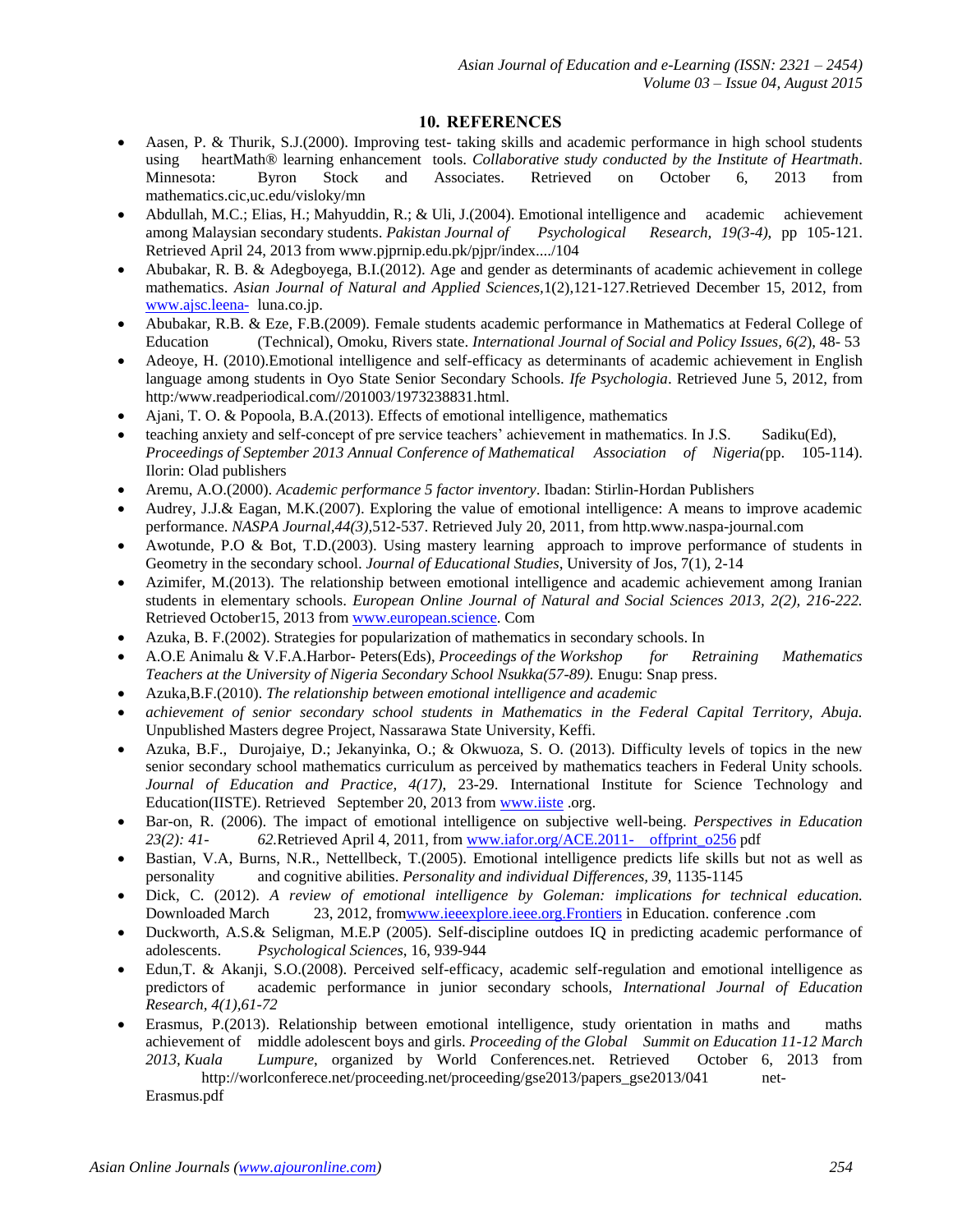- Farn-shing, C., Ying-Ming, L.' Ching-Yuan, C. & Chia-An, T.(2007). The development of emotional intelligence inventory for Adolescents. *International Journal of learning, 14(5), 89-95.* Retrieved December 12, 2012 from [http://wwwlearning-journal.com](http://wwwlearning-journal.com/)
- Farooq, A. (2003). *Effect of emotional intelligence on academic performance*. Unpublished doctoral dissertation, Institute of Clinical Psychology University of Karan, Karachi, Pakistan. Retrieved October 6, 2010, from www.eprints.hec.gov.pk/1169/1/889/html.htm.
- Fayombo, G.A.(2012). Emotional intelligence and gender as predictors of academic achievement among some university students in Barbados. *International Journal of Higher Education,1(1), 102-111.* Retrieved June 2, 2013, from www.sciedu.ca/ijhe
- Federal Republic of Nigeria.(2008). *National policy on education.* Lagos: NERDC Press
- Frank, R.. Jeff Cain, M.S. & Kelly, M.S. (2006). Emotional intelligence as a predictor of academic and/or professional success. *American Journal of Pharmaceutical education 70(3)*,69-78. Retrieved October, 2010, from www.ncbi.nlm.nih.gov/..../PMC1636947/
- Fredrickson, B.L. (2000). *Cultivating Positive emotions to optimize health and wellbeing. Prevention and Treatment, 3(1),*No pagination specified Article 00019b. Retrieved July 8, 2012, from http://journal apa.org/prevention/volume 3/pre 00300019.html.
- Gardner, H. (1983)*. Frames of mind.* New York: Basic Books. Retrieved June 23, 2012, fromwww.books.google.com>Education>Educational Psychology.
- Gardner, M. (2010). *Factors that predict academic achievement at the university level.* Retrieved October 20, 2010, from [MichaelGardner@SBCGLOBAL.Net.](mailto:MichaelGardner@SBCGLOBAL.Net)
- Goleman, D.(1995). *Emotional intelligence: Why it can matter more than I.Q.* New York: Bantam Books
- Grant, M. (2009). *Emotional Intelligence and Academic Achievement: What relevance and implications does this Psychological construct called 'emotional intelligence' have for education in New Zealand?* Retrieved October 20, 2010, fro[m www.casel.org.](http://www.casel.org/)
- Greenberg, M.T.(2006). Promoting resilience in children and youth: Preventive interventions and their interface with neuroscience. *Annuals of the New York Academy of Science,* 10(4), 139- 150.
- Habibah, E; Rahil, M; Maria, C. A; Samsilah, R; Nooreen, N & Omar, F.(2007). Emotional intelligence of at-risk students in Malaysian secondary schools. T*he International Journal of Learning, 14(8),51-56.* Retrieved June 24, 2011,from [http://www.learning-journal](http://www.learning-journal/) .com.
- Hassan, M. E. (2010). Emotional intelligence and self esteem as predictors for success in teaching practice exercise. *Academic Leadership, The online Journal.8(3),47-56.*Downloaded June 21, 2011, Retrieved from [www.connection.ebscohost.com/emotional](http://www.connection.ebscohost.com/emotional) intelligence+self esteem as predictors for success in teaching practice exercise.
- Jaeger, A.J. (2003). Job competencies and the curriculum: An inquiry into emotional intelligence in graduate professional education.*Res Higher Educ,* 44, 615-639. Retrieved June 8, 2012, from http:www.ac.academia.edu/294302/job\_competencies\_and\_the\_curriculum\_an\_inquiry\_into\_emtional\_intelligenc e…..
- Joseph, A.D., Roger, P.W., Allison, B. D.& Kriston, B .S. (2011). The impact of enhancing students' social emotional learning: A metal analysis of school- based interventions. *Child Development, 82(1)*, 405- 432. Retrieved December 31, 2011, from http;//[:www.info.myhealthmagazine.net/document/meta-Analysis](http://www.info.myhealthmagazine.net/document/meta-%09Analysis-child-)[child-](http://www.info.myhealthmagazine.net/document/meta-%09Analysis-child-) Development- full- article pdf.
- Lam,L.T., Kirby, S.L.(2002). Is emotional intelligence an advantage? An exploratory of the impact of emotional and general intelligence on individual performance. *Journal of Social Psychology,* 142, 133-143. Retrieved June 16, 2014 from www.ncbi.nim.nih.gov/pubmed/11913831.
- Ledoux, J.(2002). *Synatic self.* ILL: Penguin books
- Malek, T.J.,Noor-Aziza, I., Muntasir, A.T.& Luqman, M.R. (2011). The effectiveness of emotional intelligence training program on the social and academic adjustment among first year university students. *International Journal of Business and social sciences, 2(24) ,251-256*. Retrieved December 31, 2011, from http://:www.ijbssnet.com/journals/vol\_2\_No\_24\_special
- Marc, A. B. & Nicole, A.K. (2006). Emotional intelligence in the classroom: Skill- based training for teachers and students. *The EI classroom.1, 1-26* Downloaded December 31 2011,from http://heblab.research.yale.edu//pub\_pdf./pub101\_Brackettkatulak 2006The EI classroom,pdf
- Mayer, J., & Salovey, P.(1995).Emotional intelligence and the construction and regulation of feelings. *Applied and Preventive Psychology,* 4, 197-298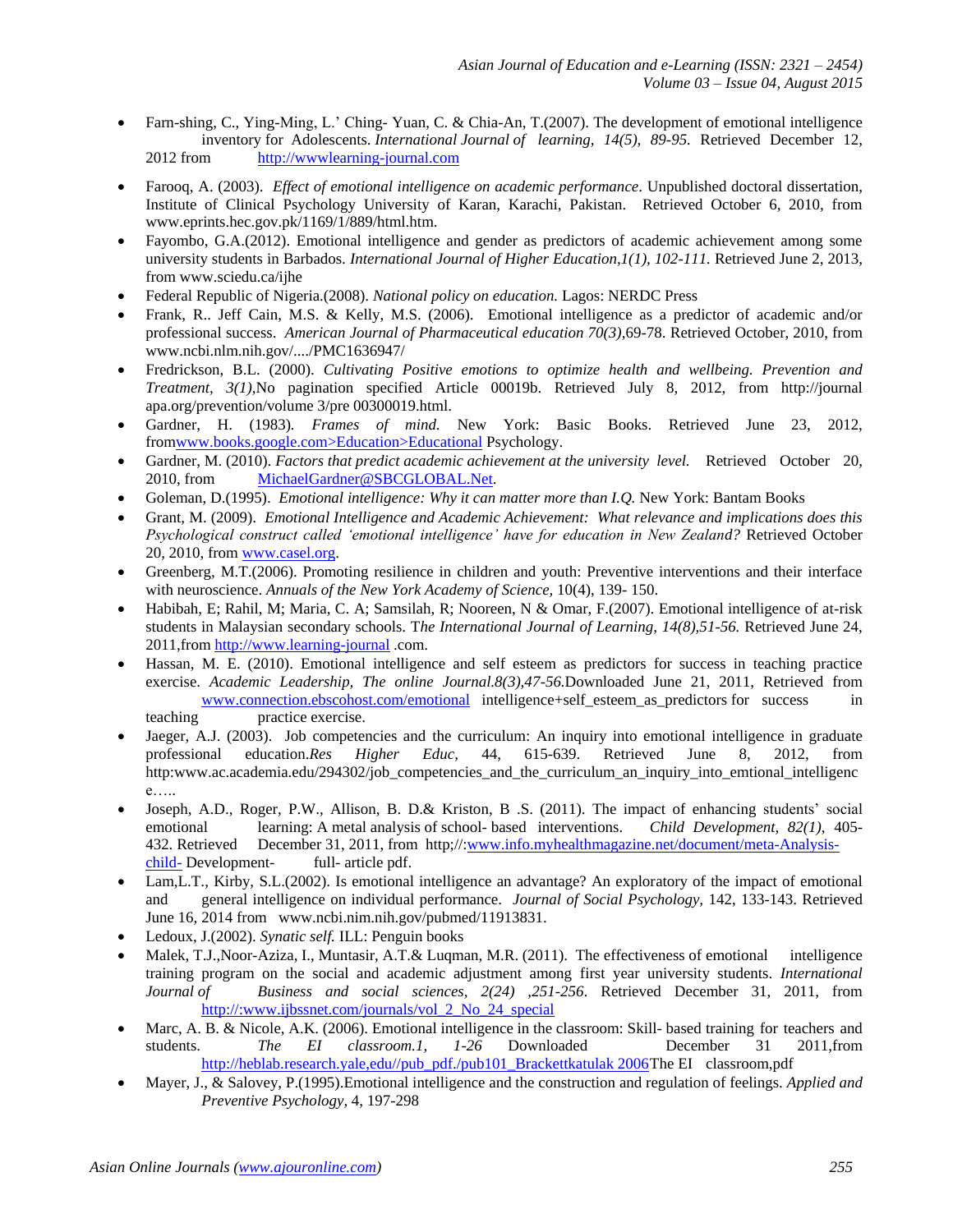- Mayer, J.D. & Salovey, P.(1997). What is emotional intelligence. In P. Salovey and D.
- Sluyter(ed). *Emotional development and emotional intelligence: Educational implications*. New York: Basic Books. Retreieved June 8, 2012 from www.unn.edu/../EI1997MSwhatisEI.pdf
- Mayer, J.D., Salovey, P. & Caruso, D. (2002).*MSCEIT, Version 2.0*. Toronto, Canada: Multi- Health Systems. Retrieved June 3, 2012, from www.eiconsortium.org/.../msceit.html
- Morakinyo, A.(2003). *Relative efficacy of systematic desensitization, self statement*
- *monitoring, and flooding on subject test anxiety.* Unpublished Ph.D Thesis, University of Ibadan
- Muhammed, R., Aijaz, A.G. & Saira, I.A.(2011). Impact of emotional intelligence on academic achievement of prospective teachers in the subject of English Language in India. *Strength for today Bright hope for Tomorrow.11.* Downloaded June 14, 2011, from [www.language](http://www.language/) in india.com.
- Najeemah, M.Y.& Nik, R. Y.(2012). Emotional intelligence and attitude of students from
- public institutes of higher learning towards uniform bodies in Malaysia. *Science Journal of Psychology*.12(1), 263-269. Retrieved January 24,2013, from [http://www.sipub.org/sipsych.html.](http://www.sipub.org/sipsych.html)
- Nasir,M. & Masrur, R.(2010). An exploration of emotional intelligence of iiui in relation
- to gender, age and academic achievement. *Bulletin of Education and Research, 32(1), 37-51.*Retrieved February, 24, 2014 from http://.pu.edu.pi.mages.journal.ier/PDF\_TUES/3\_Revised\_Articles.pdf
- Natalie, L.S., Jackson, M.J.& Segrest, L.S.(2011). The effects of emotional intelligence, age, work experience, and academic performance. *Research in Higher Education Journal,4(2),1-18.*Downloaded December 31, 2011, from http;//www.aabri.com/manuscript/1035.pdf
- National Examination Council. (2012). *NECO Results 2012*. Retrieved October 26, 2013 from www.toscanyacademy.com/blog/nigeria.boo....
- National Examination Council.(2013, Sept 19). NECO releases 2013 May/June SSCE results. *Vanguard News paper.* p. 9. Retrieved on October 26 2013 from www.vanguardngr.com/2013/09/neco-re....
- National Examination Council.(2014, Sept.10). NECO release May/June 2014 results. *Guardian News paper.* p.12.
- Nelson, D.B. & Low, G.R. (2005). Emotional intelligence: The role of transformative learning in academic excellence. *Texas Study of Secondary Education, 4(2),78-81*. Retrieved October 4, 2010, from www.tamuk.edu/kwei000/Research/ Articles.htm.
- Newsome, S., Day, A.L., & Catano, V.M,(2000). Assessing the predictive validity of emotional intelligence. *Personality and Individual Differences*, 29, 1005-1016
- Nwadinigwe, I.P.& Azuka-Obieke, U.(2012). The impact of emotional intelligence on academic achievement of senior secondary school students in Lagos, Nigeria. *Journal of Emerging Trends in Educational Research and Policy Studies(JETERAPS) 3(4):395-401.* Retrieved January23, 2013, from jereraps.scholarlinkresearch.
- O' Connor, R.M. & Little, L.S.(2003). Revisiting the predictive validity of emotional intelligence: Self-report versus ability –based measures. *Personality and Individual Differences, 35,* 1893-1902.
- Obodo, G. C.(2005). Developing positive attitudes and interest of Mathematics students in Nigrian secondary schools. In S.O. Ale & L.O. Adetula (Eds), *Reflective*
- *and Intellective position papers on Mathematics Education.*(pp.55-68) Abuja: Marvelous Mike ventures Ltd.
- Oyesoji, A.A., Adeyinka, T.& Adedeji, T.(2013). *Relationship among emotional*
- *intelligence, parental involvement and academic achievement of secondary schools in Ibadan, Nigeria*. Retrieved from http:www.usca.edu/essay/vol.182006/tella.pdf.
- Oyinloye, J.M.A.(2005).Emotional intelligence. *An Introduction to general Psychology and Pastoral Counselling.* Lagos: Emaphine Regrographics ltd.
- Petrides, K.V; Frederickson, N.; Furham, A.(2004). The role of trait emotional intelligence in academic performance and deviant behavior at school. *Personality and individual Differences,36, 277-293.*Retrieved February 24, 2014 from [www.psychometriclab.com/admin/file.](http://www.psychometriclab.com/admin/file)
- Rahil, M., Maria, C.A., Samsilah, R., Habibah, E. & Tajularipin, S. (2007). "The Relationship between emotional quotient and the acquisition of basic skill among primary school children". *The International Journal of Learning,* 14(7), 87-93. Retrieved July 24, 2008, fromhttp.www.learning-journal.com.
- Raquel, P., Pablo, F.B.& Marc, A.B.(2008). Emotional intelligence as a basic competency in pre service teacher training: Some evidence. *Electronic Journal of Research in Educational Psychology.6(2),437- 454*.Retrieved June 8, 2011, from www.investigacion/psicupedagogi.org/..